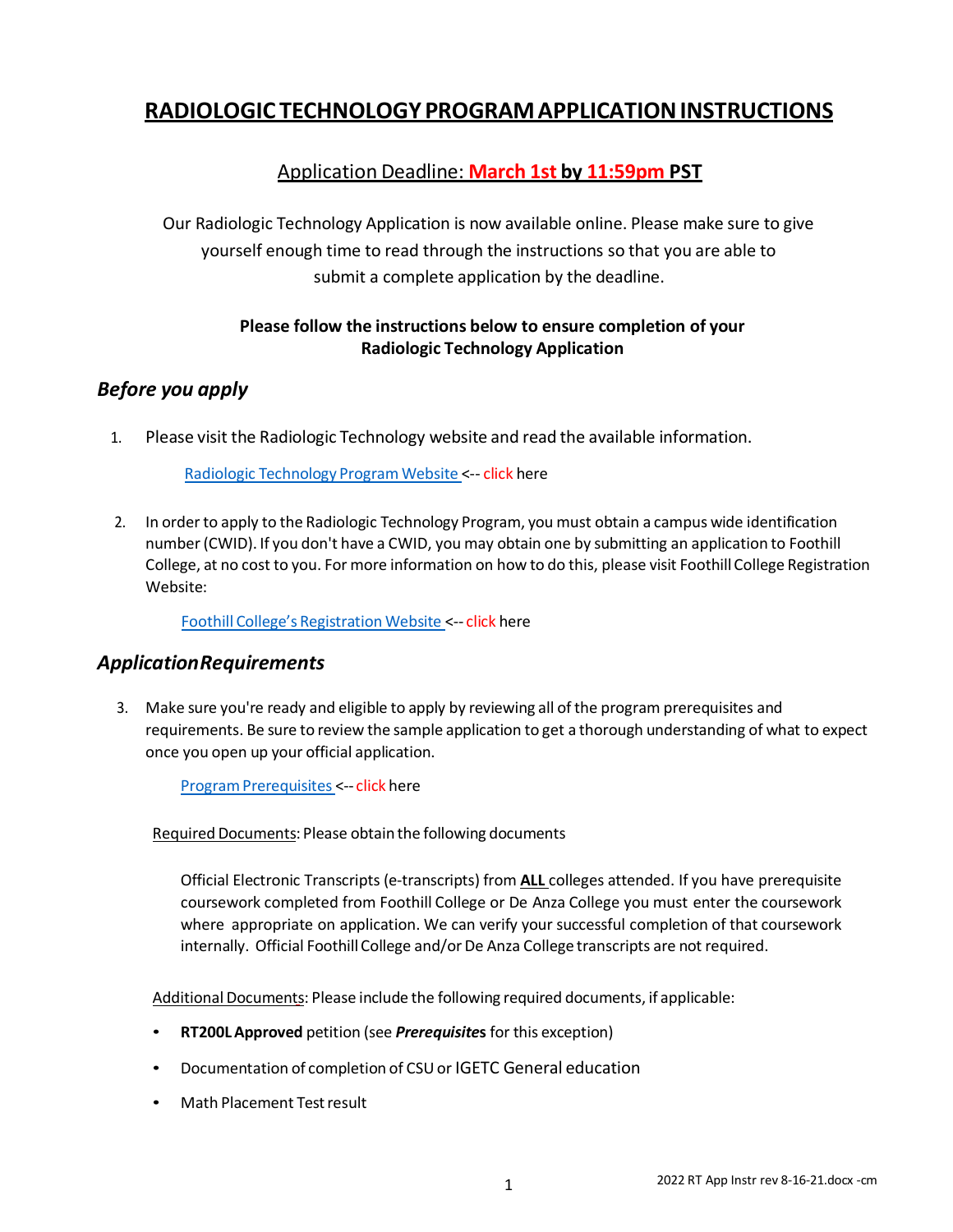## *Transcripts*

All transcripts are due by the application deadline, March 1<sup>st</sup>. Transcripts from Foothill and De Anza colleges do not need to be ordered. If you applied previously, and we received all your college transcripts, you do not need t*o* submit new official electronic transcripts to Foothill College Admissions & Records unless you have completed new coursework.

For all new students or previous applicants with new coursework, request college transcriptsfromthe colleges you've attended. Typically, registrar offices or registration departments atthe corresponding college will assist you with this. Please note that unofficial copies will not be accepted and may automatically disqualify you. **You must requestthat electronic transcripts or e-transcripts be sent to Foothill College Admissions and Records at**: *[fhtranscripts@fhda.edu](mailto:fhtranscripts@fhda.edu)*. If yourschool doesn't offerthis option, please mail official unsealed transcripts to:

> Admissions and Records **RT Program** FoothillCollege 12345 El Monte Road Los Altos Hills, CA 94022

Please note thatif you received an Associate's Degree from a California Community College and/or Bachelor's degree from a UC or CSU, completion of your General Education requirements will be waived. **Waiver does not includeprerequisites.**

You will need to submit a Petition Form for equivalency through our counseling division if you have completed prerequisite coursework outside of Foothill College, and the coursework you have completed is **not** included in the RT Equivalency or FH Transfer Equivalency guides. If this is the case; please download the petition form, fill it out, include documentation supporting your petition, andmake an appointment with a Foothill College counselor. The counselor will determine whether or not your course meets equivalency.

**Please note**: the deadline to petition **for RT200L** is Dec. 1<sup>st</sup> by noon. No petitions will be considered for RT200L after Dec. 1<sup>st</sup>, noon. Please contact Rachelle Campbell at <u>[campbellrachel](mailto:campbellrachelle@fhda.edu)[le@fhda.edu](mailto:e@fhda.edu) </u>regarding RT200L and to *request the RT 200L Petition Form.*

> Radiologic Technology [Equivalency](https://foothill.edu/bio/programs/radtech/documents/prereqs.pdf) Chart <-- click her[e](https://tes.collegesource.com/publicview/TES_publicview01.aspx?rid=79bb858e-3a97-42ca-b472-af6564c5a668&aid=cd2623cc-364a-4d83-a230-f9db155a60ce) FHCollege [TransferEquivalencyGuide](https://tes.collegesource.com/publicview/TES_publicview01.aspx?rid=79bb858e-3a97-42ca-b472-af6564c5a668&aid=cd2623cc-364a-4d83-a230-f9db155a60ce) <--clickher[e](https://foothill.edu/reg/forms/petition_substitution_form.pdf) [Petition](https://foothill.edu/reg/forms/petition_substitution_form.pdf) Form <-- click here [FoothillCollege](https://foothill.edu/services/) Counseling <-- click here

If you cannot obtain any of the required documents, please attach a letterof explanation to your application.

Please see our **Sample Radiologic** Technology Program Application. You may use it as a tool to help you successfully complete application information when you apply. Please the link below and select **item #3**.

Radiologic [Technology](https://foothill.edu/radtech/app.html) Application Process <-- click here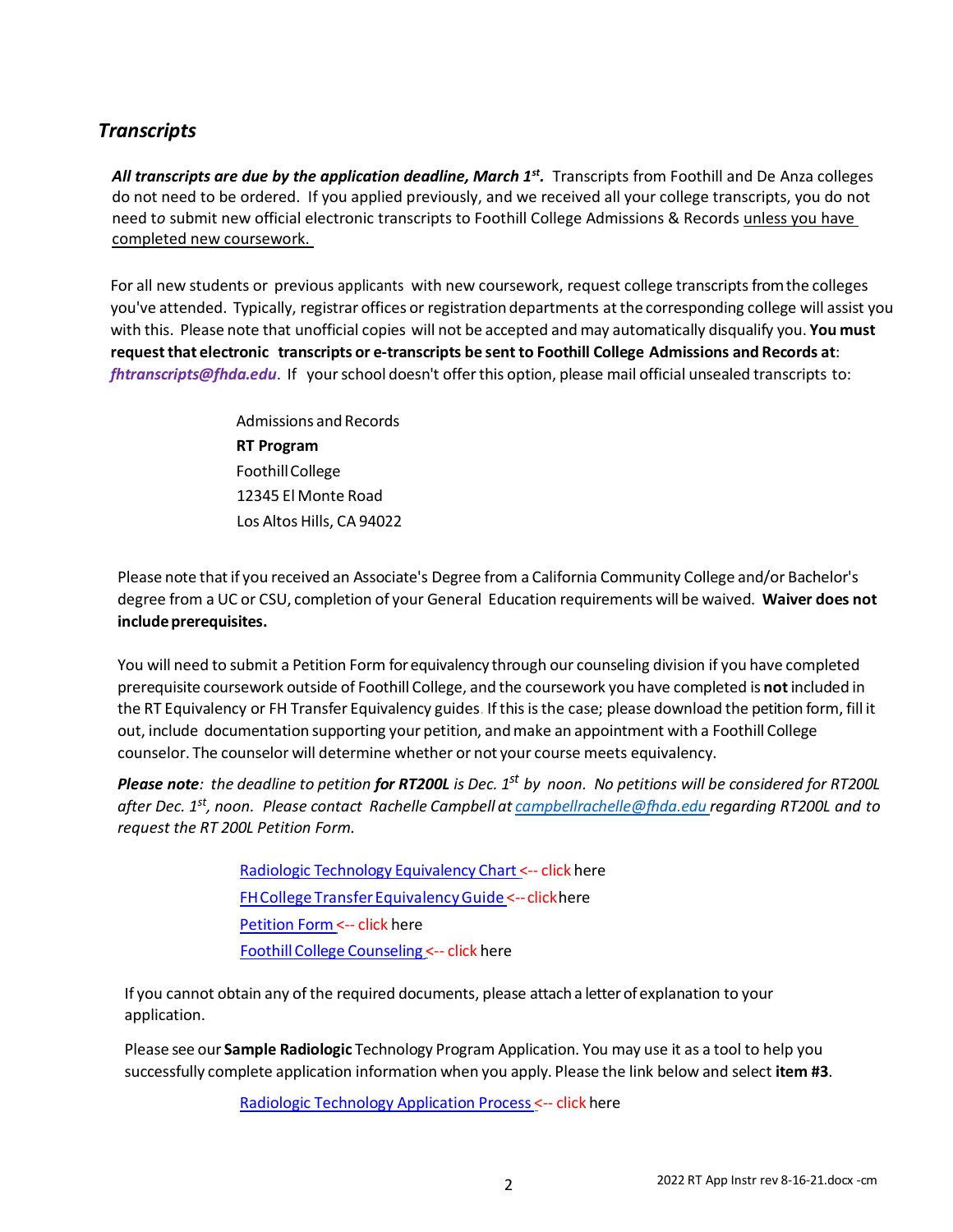# *Scanning and Saving Required Documents*

4. Please save the required documents(listed above) to the computer you intend to use, when applying. We recommend that you put together a file with all of these documents, so that they can be easily accessed while you're completing your application. Please note that you will only be allowed three attachments. As a result, all documents must be uploaded as a maximum of three files. For assistance on how to scan documents into one file, combine multiple files into one file and save files into one folder or other alternative options, please visit the Foothill College's ASFC Smart Shop:

#### [ASFC Smart](https://foothill.edu/smartshop/) Shop<-- click here

## *Begin your application*

5. When you are ready to enter yourinformation to the Radiologic Technology program application, thisis where you will locate it:

#### My [Portal](https://myportal.fhda.edu/) <-- click here

- 6. Log into My [Portal.](https://myportal.fhda.edu/cp/home/displaylogin)
- 7. Click on the *Students*tab.
- 8. Find the Allied Health App.
- 9. Click the Apply link.
- 10. Fill out and complete your Radiologic Technology Application. Your application progress will be saved until the deadline. You will receive an email after you've begun your application, that will be sent to the email displayed on your application.
- 11. Attach all required documents by clicking on the designated boxes with a red asterisk \*. After you click, you will be asked to choose from your saved files to upload.

#### Radiologic Technology Application Checklist

| $\checkmark$ | Please make a $\checkmark$ or attach the documents in the available box/es to insure you<br>have completed everything in your application. Note: the documents you upload<br>must be PDF files. |
|--------------|-------------------------------------------------------------------------------------------------------------------------------------------------------------------------------------------------|
|              | I fully read the Radiologic Technology Online Application Instructions before<br>applying. (Required)                                                                                           |
|              | I accurately filled the Radiologic Technology Online Application and meet the<br><b>Technical Standards. (Required)</b>                                                                         |